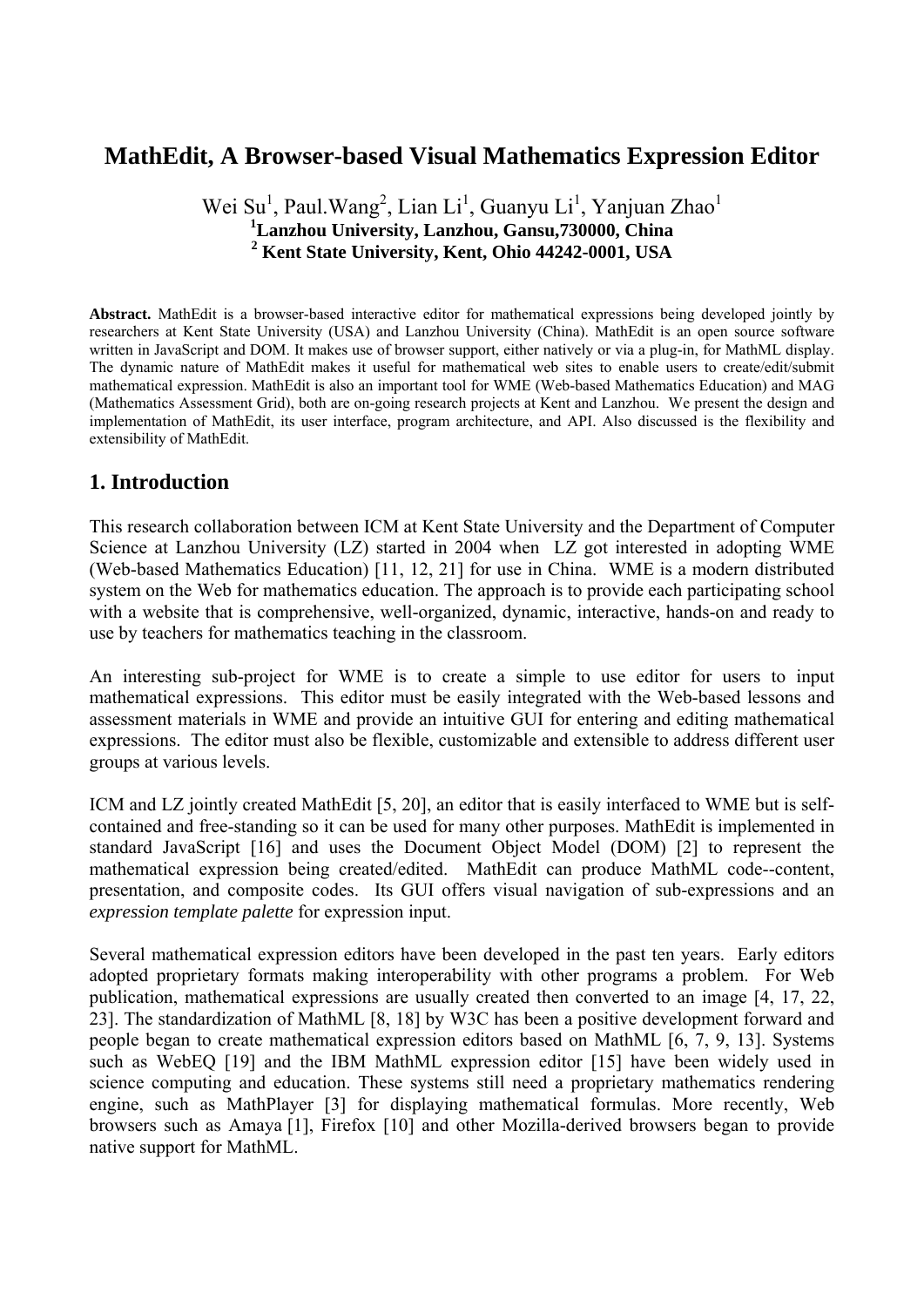Browsers on which MathEdit works include IE (with the MathPlayer [3] plugin), Firefox, Netscape Navigator, and Mozilla. MathEdit makes use of browser support for MathML and is different from earlier editors. Because MathEdit is open and coded entirely in standard JavaScript, it runs inside any MathML-capable Web browser and can be included in any Web page that requires mathematical expression input. MathEdit also allows a mixture of infix and template-based input. Furthermore, MathEdit has a well-defined customization and extension mechanism.

# **2. MathEdit Overview**

MathEdit is an interactive visual mathematical expression editor. Running in a Web browser, it allows you to create and edit mathematical expressions with a convenient and intuitive graphical user interface. With MathEdit, users can easily enter mathematical expressions as answers to questions in mathematics lesson pages for example. Web page authors can also use MathEdit to create mathematical expressions to be included in their XHTML documents. Figure 1 shows the MathEdit authoring environment.



Figure 1: MathEdit Authoring Environment

MathEdit is implemented in standard JavaScript and DOM. MathEdit runs within any standard Web browser that supports JavaScript and DOM.

#### **2.1 Main Functionalities**

While its main function is the interactive creation and editing of arbitrary mathematical expressions, MathEdit also provides other important capabilities.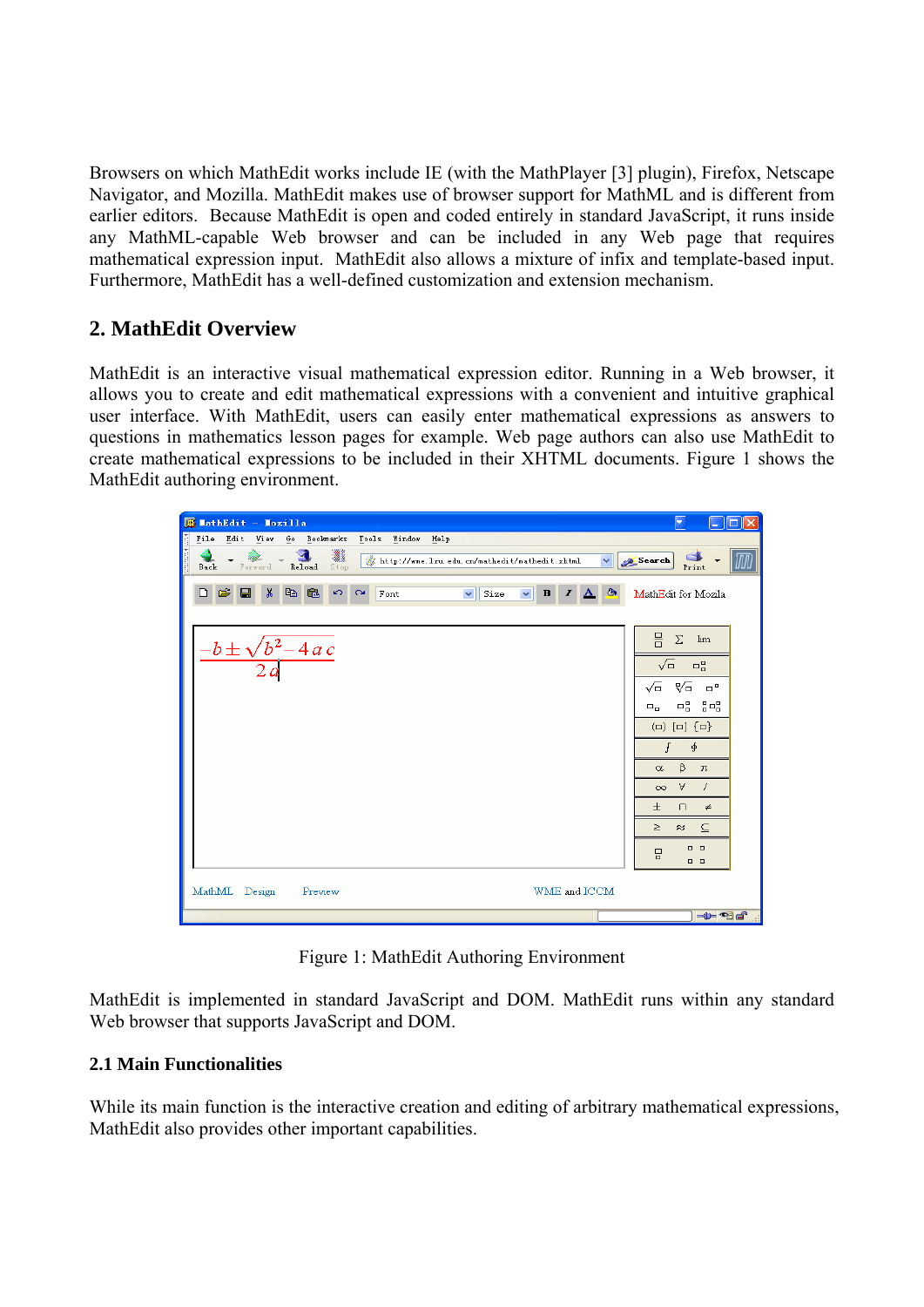The following lists the most important functionalities.

- \* Create a new or edit an existing mathematical expression interactively with a convenient GUI
- \* Direct editing of MathML code
- \* Set mathematical expression format and style
- \* Customize toolbar, palette and expression template
- \* Import/Export MathML
	- Capture and retrieve the MathML markup from other applications or webpage.
	- Open an existing MathML file stored in the local file system or at the originating Web server
	- Save MathML in a local or remote file
	- Return the result mathematical encoding (content, presentation, and composite) to the parent window

#### **2.2 Operational Modes**

MathEdit provides three different operational modes: *MathML mode*, *Visual Edit mode*, and *Preview mode*. Generally, the *Visual Edit mode* is for users to create and edit mathematical expression interactively. In *Preview mode*, the expression is displayed in its final form and no editing is allowed. Previewing is usually the last step before a user is done creating or editing an expression.

The MathML mode allows the user to view, enter, and edit MathML source code directly. A user can copy and paste MathML code in the MathML mode.

#### **2.3 Usage Scenarios**

MathEdit is designed to work with dynamic Web pages providing end users with the ability to interactively enter mathematical expressions. The expression entered by the user is returned to the invoking Web page for display or posting to the server.

Here is a typical usage scenario:

- Step 1: The user accesses a Web page using a suitable browser, say Firefox.
- Step 2: The Web page, together with MathEdit (JavaScript code), is delivered to the user's browser which displays it.
- Step 3: The user now fills out a form on this page which contains an entry for a user-created mathematical expression.
- Step 4: The user clicks on an "Enter Expression" button which invokes MathEdit in a pop-up window for the user to enter the desired expression.
- Step 5: The user clicks a "Done" button to close the pop-up window causing the finished expression to be returned to the form and displayed together with the rest of the form.
- Step 6: The user submits the form after filling it all out. The form data, including the mathematical expression, coded in composite MathML, is posted to a specified server.

Alternatively, an off-line Web page can be run locally that can save the created MathML code into a local file. The generated code can then be used for many purposes. For example, Web authors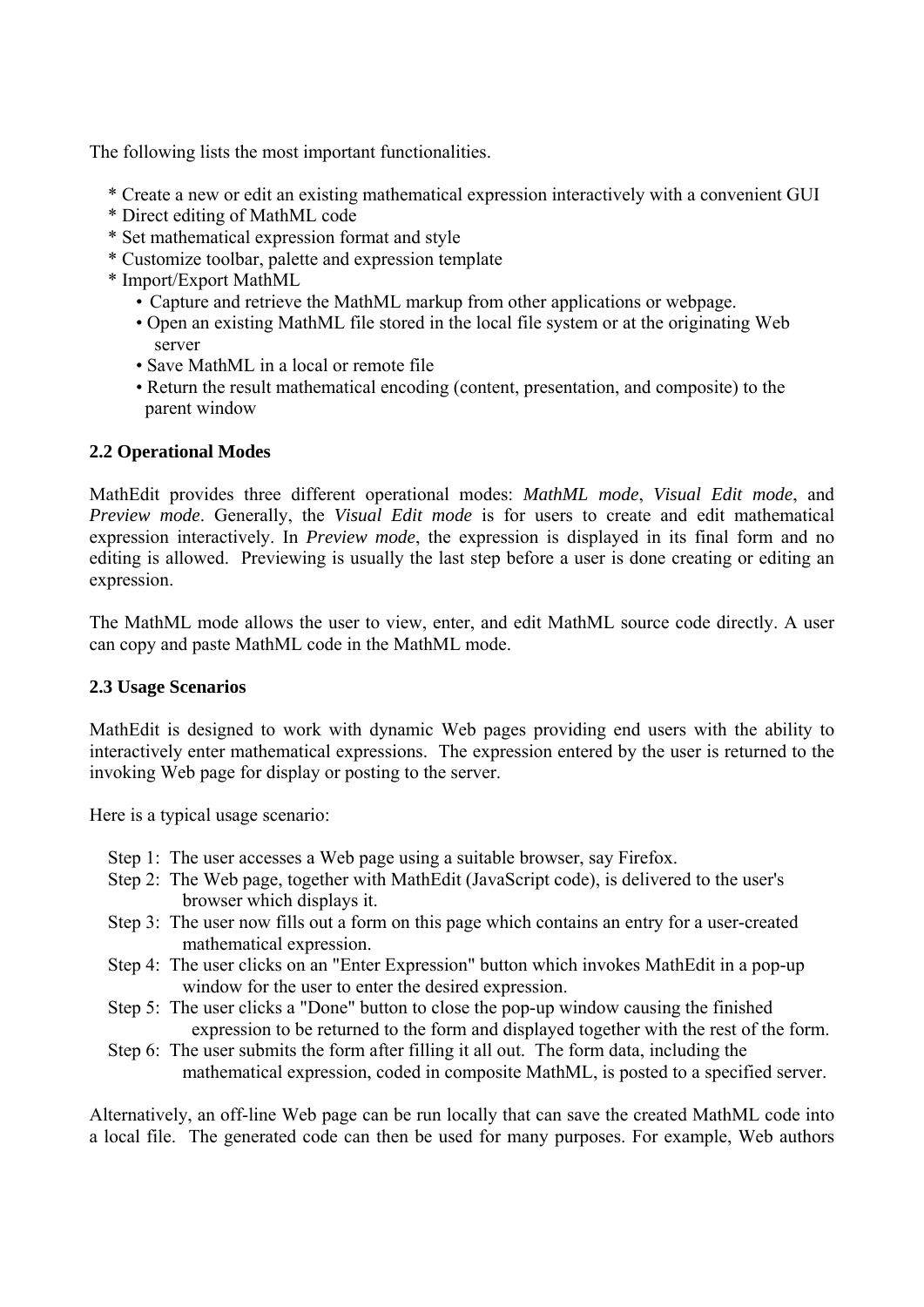may create mathematical expressions to be included in Web pages as static content this way.

# **3. MathEdit Architecture and Components**

Figure 2 shows the end-user view of the MathEdit architecture. User actions, mouse clicks and keyboard input, are treated as commands. Commands invoke JavaScript functions in the command processing module. Each function basically adjusts the DOM tree of MathML content markup kept internally for the mathematical expression being constructed or edited. The code conversion module converts the content tree to MathML presentation code for browser display. For reading an existing expression, we use the Mozilla XML Dom parser under the Mozilla family browsers and the MSXML parser under Microsoft IE to conveniently process the MathML input. The *Mathematical Expression Toolbar* is customizable and extensible via adding and deleting templates (Section 4). New special characters, such as  $\infty$ , Greek Characters, etc, can also be introduced by the user through a combination of keyboard and mouse operations.



Figure 2: MathEdit Architecture

### **4. Internal Design and Implementation**

MathEdit is coded entirely in standard JavaScript and runs in regular Web browsers. Here we describe several important implementation features.

### **4.1 Template**

MathEdit supports two forms of user input, infix and template. Infix is convenient for users who are familiar with the notation. For others, the common approach is to use graphical templates [4,14,19] that can be selected to enter particular kinds of mathematical expressions such as fractions, square roots, powers, and so on (Figure 3). After selecting a template, the internal DOM tree and the display are updated with required expressions indicated by *placeholders*. The user can select each placeholder to enter the desired expression. Each input infix expression is parsed and a DOM tree fragment for it is created for placement on the DOM tree.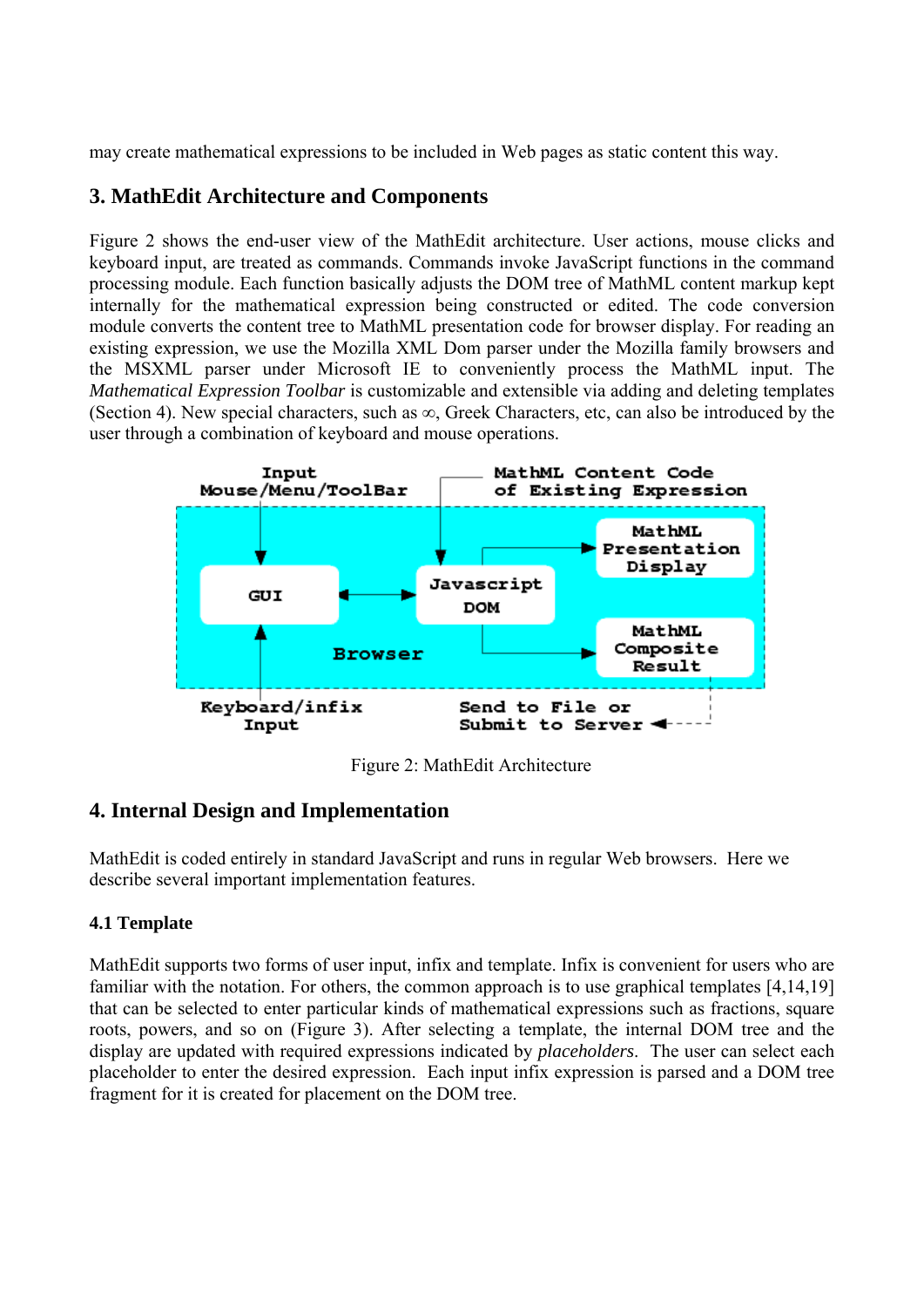

Figure 3: The Template Palette

### **4.2 Sub-expression Navigation**

Convenient visual navigation of the displayed expression is essential for the user to pick a location within the expression to make changes. MathEdit keeps track of the *sub-expression* and displays a color background to visually identify it to the user. The arrow keys are used to move the current *sub-expression* up to the parent node, down to the first child, or left/right to sibling nodes. With the current expression selected, a user can *insert before*, *insert after*, *edit*, *delete*, or *replace* the current expression (Figure 4).



Figure 4: Sub-expression Navigation

### **4.3 Command Processing**

Each template corresponds to a particular DOM tree structure. Infix input is parsed to produce the corresponding DOM tree structure. For this purpose we have obtained the infix parser from Dr. Xaio Zou which is written in JavaScript and originally produced MathML content codes. We have modified this parser to directly construct DOM tree nodes.

Thus, each user command results in a DOM tree fragment that is placed on the DOM tree which

represents the entire expression being edited. Figure 5 shows the DOM trees in creating  $\frac{\sqrt{a+b}}{2}$ .

### **4.4 Editing DOM Tree**

Modifying and replacing DOM tree nodes in MathEdit are straightforward. Deleting is more complex. Depending on the current expression selected, the delete operation may or may not be allowed. If the current expression is a *required operand* then it cannot be deleted. For example deleting the numerator or denominator of a fraction is disallowed. So is the exponent of a power or an argument of a function such as *sin*.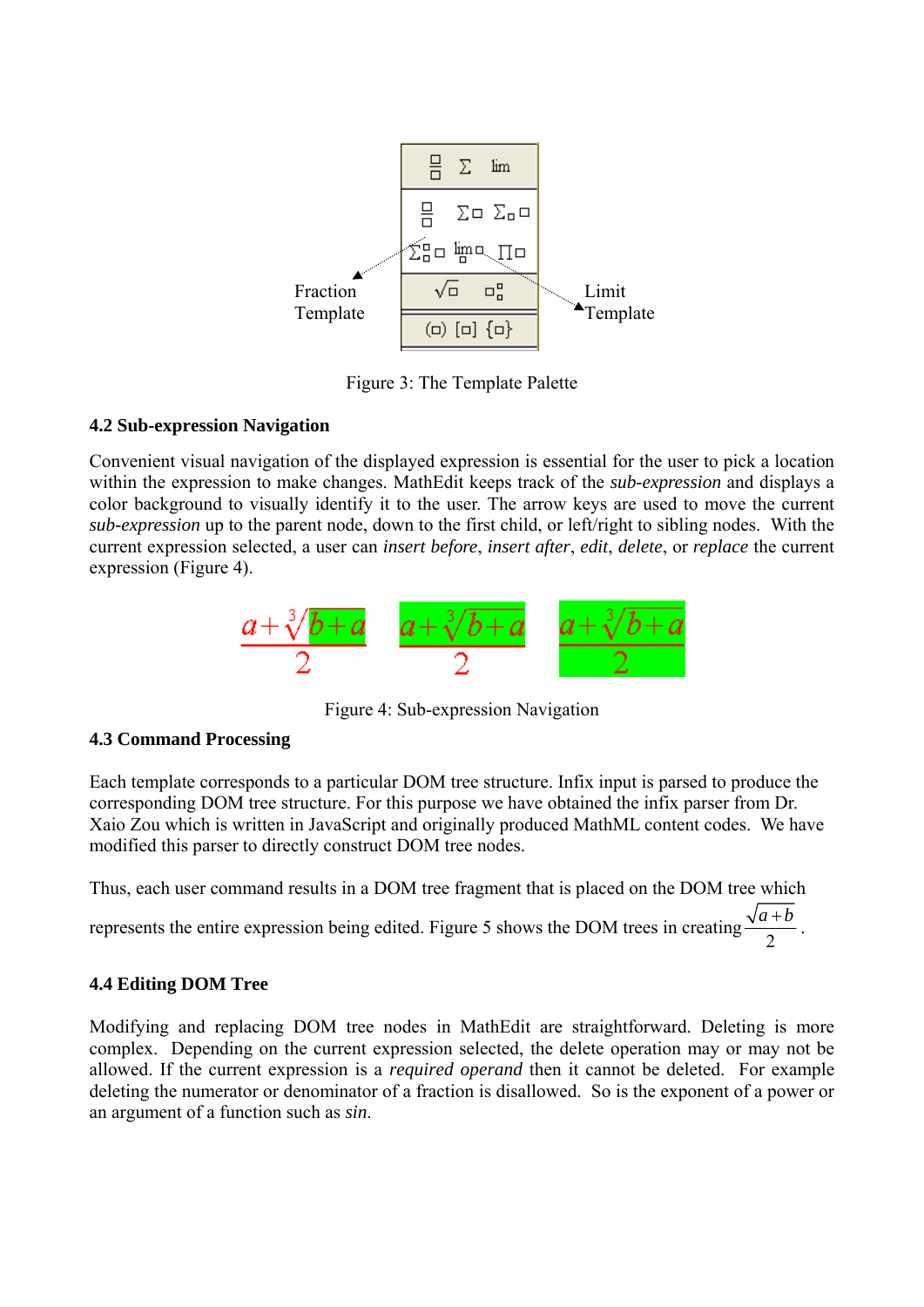

Figure 5: Command Processing

## **5. Extensibility and Customization**

In designing any software, it is important to carefully balance ease of use, power and functionality, and the needs of different user groups.

For MathEdit, we have a broad spectrum of potential users: students, teachers, scientists, engineers, and researchers. The education community and publishers of electronic textbooks are two important groups that can take advantage of putting mathematical formulas on the web.

In secondary education, students and teachers need to be able to create mathematical content quickly and easily through an intuitive and natural user interface. It is well-known that if the tool becomes more complex than the educational content, tool usage can become a distraction rather than a help.

Requirements for mathematical notations differ for different users. For example, at the elementary to middle school level the sign for division is  $\div$  rather than /. For high school, notations for log, trigonometric functions, the Greek symbol  $\pi$ , and the plus-minus sign  $(\pm)$  as in the roots of a quadratic equation are needed. At higher levels, additional Greek symbols (β for example), notations for limits, integrals, vectors, tensors, and so on will have to be included. For engineers, the square root of -1 is usually denoted as *j* rather than *i* as in mathematics.

The key in MathEdit to solve this usability vs. complexity issue is to make the tool easily extensible to add functionalities and customizable to suit the needs of different user groups.

Customizable configurations in MathEdit include GUI properties, the toolbar, the input palettes and other properties. GUI properties include font size, color, window background color, window size, highlight color, etc. The toolbar contains the file menu, the edit menu, and the format menu. The MathEdit *palette* displays a set of icons for the available input templates. The main palette may contain template icons as well as sub-palettes that pull down with a mouse click.

The customizable configuration information is stored in the config.xml file. At initialization time, MathEdit will load and parse the server-side config.xml file. Application developers can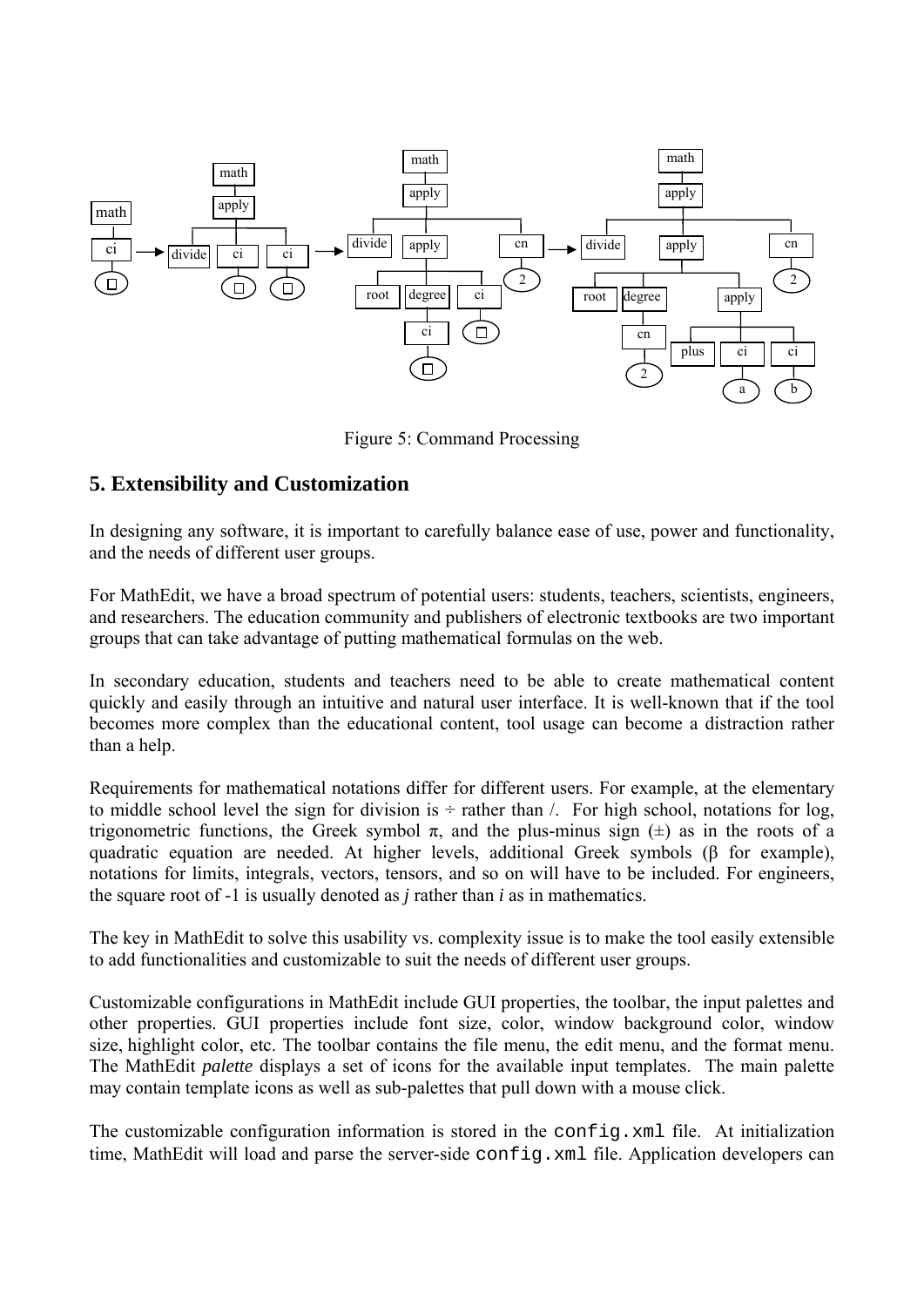directly edit the configuration file to customize MathEdit. For certain end uses, we also provide a dialog window to change the configuration information. Customized results are saved back to the server.

In addition, the API library of MathEdit provides functions for changing the configuration parameters, and for reloading and saving configuration information from/to local filesystem or server. In WME, teachers can customize and deploy MathEdit as needed for their individual classes.

Using the MathEdit customization mechanism, both the mathematics expression toolbar and the list of mathematical symbols can be easily extended and modified. Figure 6 shows four customized examples, which respectively are used for middle school, high school, triangle function curricula and set operation curricula.



Figure 6: Customization Example

### **6. MathEdit API library**

The MathEdit API, supported by a set of JavaScript functions, allows applications to create an editor instance (associated with a pop-up window or in-page frame), sets any initial expression in it, configure its template palette and other GUI features, and set/retrieve the MathML code it contains.

Figure 7 shows a WME lesson with a MathEdit in-page frame. Code similar to the following can be used in the Web page header to load the MathEdit API library.

script type="text/javascript" src="matheditAPI.js"></script> <

Here are parts of code to set the displaying toolbar and template palette:

```
ar MathEditWin= new Mathedit.setIframe("mathedit1"); 
V
MathEditWin.hiddentoolbar("all"); 
MathEditWin.showtemplate("fraction");
```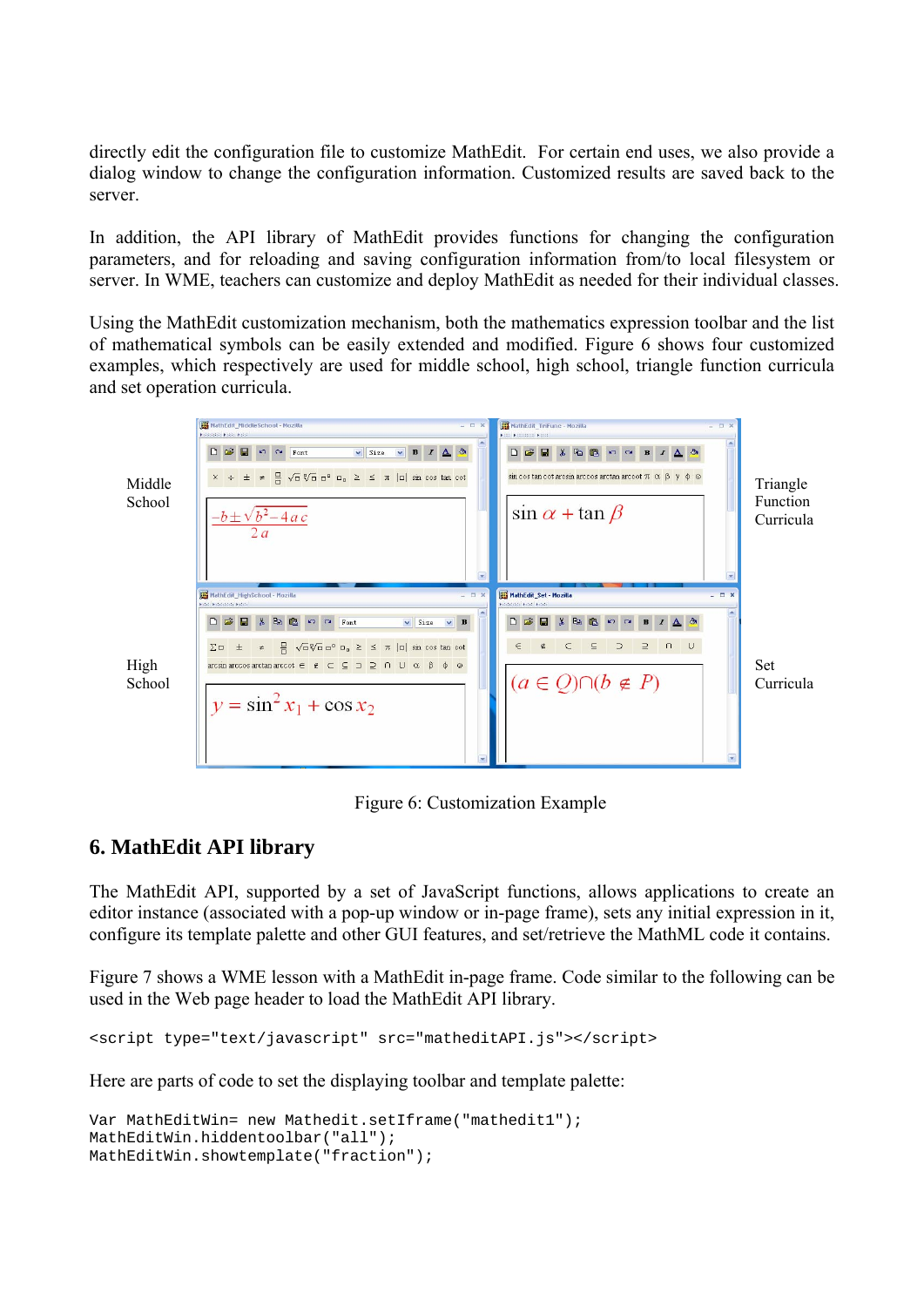```
MathEditWin.showtemplate("divide");
MathEditWin.showtemplate("times");
MathEditWin.showtemplate("sub"); 
MathEditWin.showtemplate("bracket");
```
When a user clicks on the "show me" button, the MathML of user's expression will be retrieved through mathedit.getContentMathML() call. The MathML will be used to compute and display the results.



Figure 7: MathEdit API Example

# **7. Future Work**

We want to put MathEdit to more extensive use in the WME system, to collect user feedback, and to make improvements. Extensions to the API are also anticipated. Once the feature set of MathEdit becomes stable, we want to re-implement it with total object orientation.

We will also add *Copy* and *Paste* support to MathEdit so users can obtain/set the MathML code in the MathEdit through the GUI. Other encoding formats such as LaTeX and infix notations may be supported.

Interfacing MathEdit to a plotting program for mathematical functions can also be very useful.

# **8. Acknowledgments**

We'd like to thank Dr. Xiao Zou of Kent State University for making available his mathematics encoding converter for use in this project.

The material reported here is based upon work supported in part by the National Natural Science Foundation of China under Grant No. 90612016, 60473095 and the National Science Foundation of USA under Grant CCR-0201772. Any opinions, findings, and conclusions or recommendations